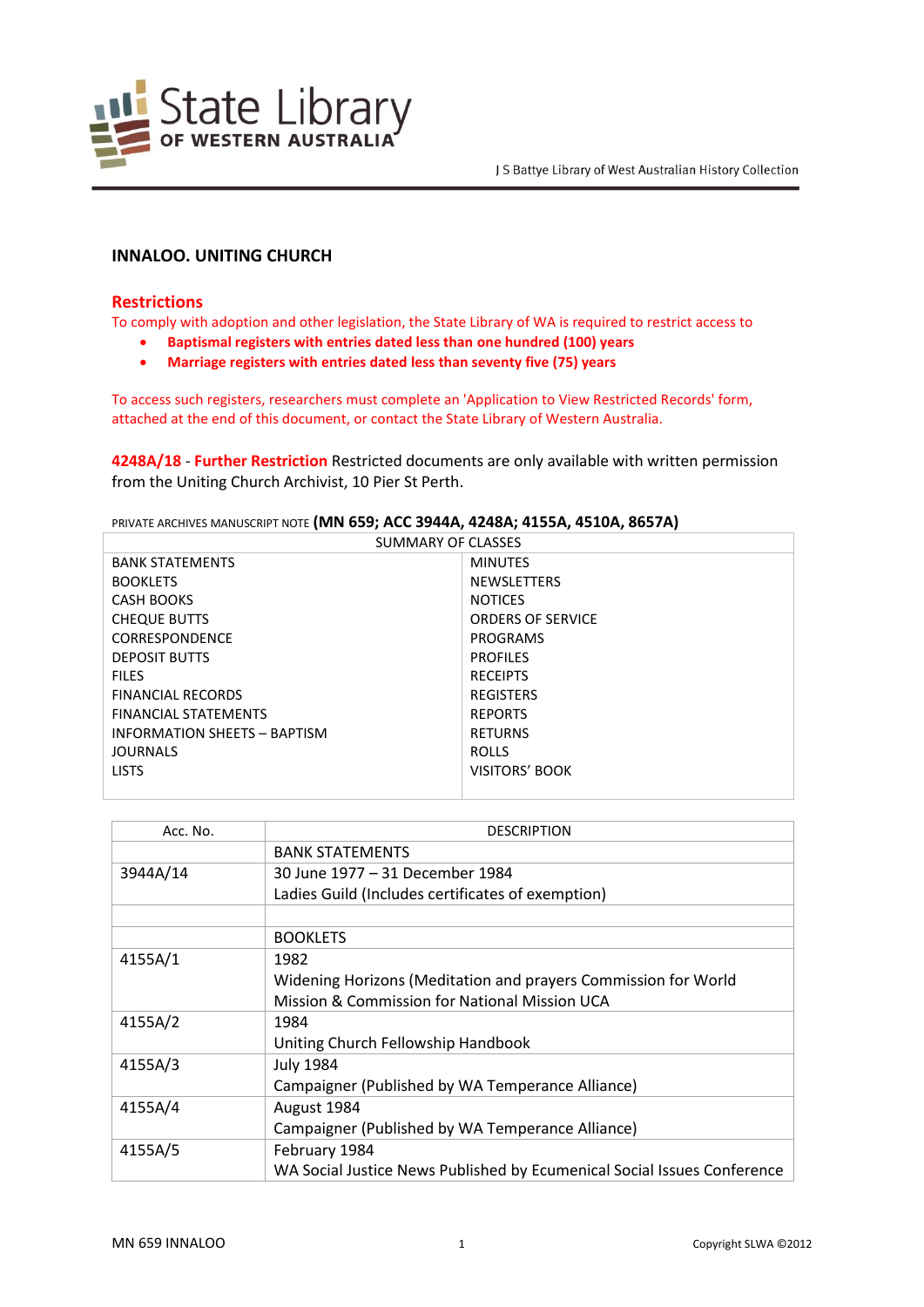

| Acc. No.    | <b>DESCRIPTION</b>                                               |  |
|-------------|------------------------------------------------------------------|--|
| 4155A/6     | <b>July 1984</b>                                                 |  |
|             | <b>WA Social Justice News</b>                                    |  |
| 4155A/7-14  | 1981-1984                                                        |  |
|             | Mission Review (Published by Aust. Board Missions)               |  |
| 4155A/15-17 | 1982-1984                                                        |  |
|             | Frontier News (published by UC Frontier Services)                |  |
| 4155A/18    | 1984                                                             |  |
|             | Spotlight                                                        |  |
|             |                                                                  |  |
|             | <b>CASH BOOKS</b>                                                |  |
| 3944A/1     | 1975-1986                                                        |  |
|             | Ladies Fellowship                                                |  |
| 3944A/2     | 1979-1989                                                        |  |
|             | Ladies Guild                                                     |  |
|             |                                                                  |  |
|             | <b>CHEQUE BUTTS</b>                                              |  |
| 4248A/3     | 13 August 1977 - 6 August 1979                                   |  |
|             | Parish Account                                                   |  |
| 4248A/4     | 6 August 1979 - 15 February 1982                                 |  |
|             | Parish Account                                                   |  |
| 4248A/5     | 15 February 1982 - 27 May 1984                                   |  |
|             | Parish Account                                                   |  |
| 4248A/6     | 4 March 1984 - 23 March 1986                                     |  |
|             |                                                                  |  |
|             | <b>CORRESPONDENCE</b>                                            |  |
| 4248A/7     | 13 June 1977 - 27 May 1988                                       |  |
|             | Parish Council                                                   |  |
| 4248A/8     | 23 June 1977 - 17 December 1985                                  |  |
|             | <b>Innaloo Council of Elders</b>                                 |  |
| 8657A/4     | 19 September 1977 - 13 February 1980                             |  |
|             | <b>Property Committee</b>                                        |  |
| 4155A/19    | 6 December 1977 - 23 December 1980                               |  |
|             | Ladies' Guild                                                    |  |
| 4155A/20    | 20 January 1981 - 18 November 1982                               |  |
| 4155A/21    | 8 January 1983 - 11 December 1984                                |  |
| 4248A/9     | January 1986 - 13 September 1988                                 |  |
|             | <b>Innaloo Council of Elders</b>                                 |  |
| 8657A/5     | 18 February 1988 - 22 March 1994                                 |  |
|             | <b>Property Committee</b>                                        |  |
| 8657A/1     | 8 February 1994 - 24 September 2003                              |  |
|             | General. (also contains undated material, probably 1994)         |  |
| 8657A/2     | 30 June 2003 - 10 June 2008                                      |  |
|             | General. (also contains undated material, probably 2007)         |  |
| 8657A/3     | 27 October 2003 - 22 November 2005; 23 January 2007 - 24 October |  |
|             | 2007                                                             |  |
|             | General                                                          |  |
|             |                                                                  |  |
|             | <b>DEPOSIT BUTTS</b>                                             |  |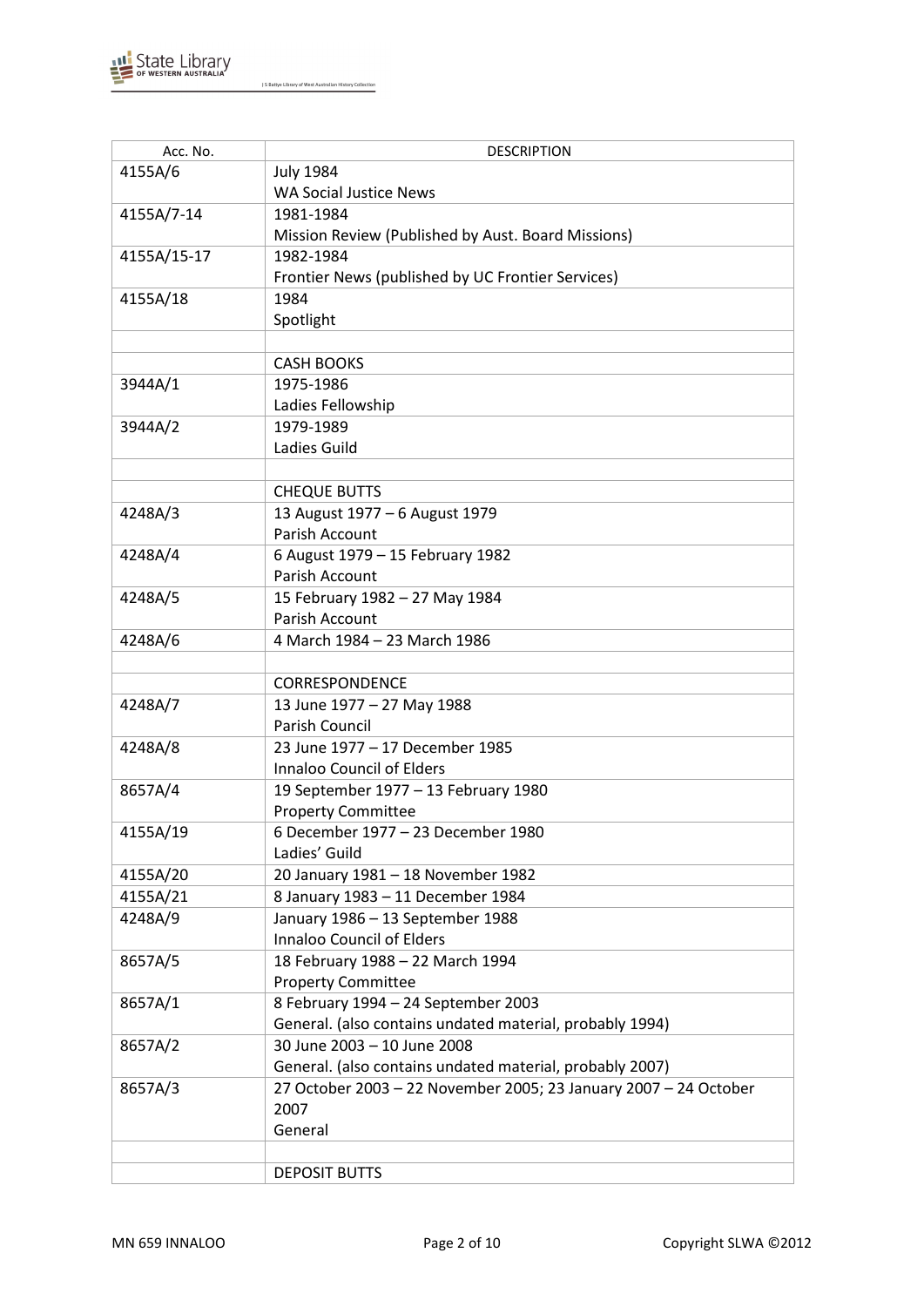

| Acc. No.          | <b>DESCRIPTION</b>                                                     |  |
|-------------------|------------------------------------------------------------------------|--|
| 4248A/10          | 27 July 1977 - 26 June 1978                                            |  |
|                   | Parish Council                                                         |  |
| 4248A/11          | 3 July 1978 - 13 June 1979                                             |  |
|                   | Parish Council                                                         |  |
| 4248A/12          | 18 June 1979 - 4 June 1980                                             |  |
|                   | Parish Council                                                         |  |
| 4248A/13          | 12 June 1980 - 1 May 1981                                              |  |
|                   | Parish Council                                                         |  |
| 4248A/14          | 21 May 1981 - 11 May 1982                                              |  |
|                   | <b>Parish Council</b>                                                  |  |
| 4248A/15          | 3 June 1982 - April 1983                                               |  |
|                   | Parish Council                                                         |  |
| 4248A/16          | 12 April 1983 - 24 May 1984                                            |  |
|                   | Parish Council                                                         |  |
| 4248A/17          | 7 June 1984 - 15 April 1985                                            |  |
|                   | Parish Council                                                         |  |
|                   |                                                                        |  |
|                   | <b>FILES</b>                                                           |  |
| 3944A/3           | April 1977 - November 1985                                             |  |
|                   | Ladies Guild includes correspondence                                   |  |
| 4248A/19          | 1977                                                                   |  |
|                   | Declarations of Intention to join the Uniting Church Lay Preachers     |  |
| 4248A/20          | 11 December 1977 - 23 March 1982                                       |  |
|                   | Property Commission (includes Minutes, Financial Statements, Plans and |  |
|                   | Reports                                                                |  |
| 4248A/18          | 1 July 1982 - 9 March 1988                                             |  |
| <b>RESTRICTED</b> | Problems at Innaloo Church                                             |  |
| 4248A/22          | Women's Mission Fellowship                                             |  |
|                   | August 1984 and November 1984, Newsletters                             |  |
|                   | 17 October [n.d.], Minutes                                             |  |
|                   | 1984, Annual General Meeting                                           |  |
| 8657A/6           | 13 October 1995 - 22 October 2003                                      |  |
|                   | Coffee Centre                                                          |  |
|                   |                                                                        |  |
|                   | <b>FINANCIAL RECORDS</b>                                               |  |
| 3944A/4           | 11 July 1977 - 20 December 1983                                        |  |
|                   | Ladies Guild Deposit Books (two)                                       |  |
| 3844A/5           | August 1977 - March 1986                                               |  |
|                   | Ladies Fellowship Savings Deposit Books (three)                        |  |
| 3944A/6           | September 1977 - October 1983                                          |  |
|                   | Ladies Guild cheque butts (two)                                        |  |
| 4248A/21          | 16 October 1977 - 25 December 1977                                     |  |
|                   | Scarborough. 115 fol                                                   |  |
| 8657A/7           | 1978; 1989; 1993; 1994-95; 2003                                        |  |
|                   | <b>Financial Reports</b>                                               |  |
| 4248A/22          | 6 January 1980 - 26 December 1982                                      |  |
|                   | Scarborough. 123 fol                                                   |  |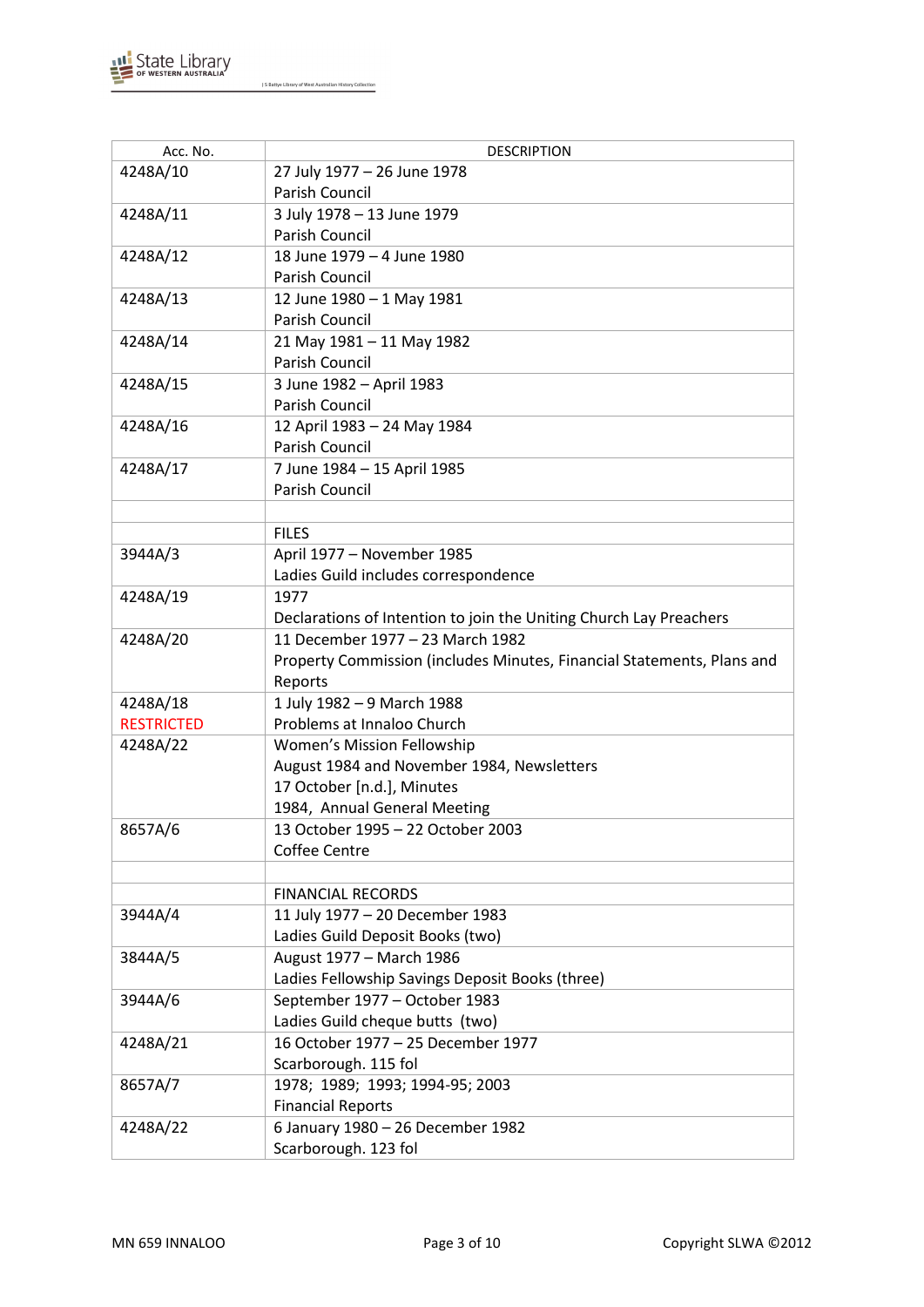

| Acc. No.          | <b>DESCRIPTION</b>                                                      |  |
|-------------------|-------------------------------------------------------------------------|--|
| 4248A/23          | 8 January 1984 - 28 December 1986                                       |  |
|                   | Scarborough. 170 fol                                                    |  |
| 4248A/24          | 9 September 1979 - 19 December 1982; 1 January 1983 - 25 December       |  |
|                   | 1983, 5 August 1984 - 21 July 1985; 2 February 1986 - 15 February 1986. |  |
|                   | Waterman's 30 November 1980 - 13 June 1982. 113 fol                     |  |
|                   |                                                                         |  |
|                   | <b>FINANCIAL STATEMENTS</b>                                             |  |
| 4155A/23          | November 1977 - 4 December 1984                                         |  |
|                   | Ladies Guild                                                            |  |
| 4248A/25          | 9 September 1977 - 30 September 1986                                    |  |
|                   | Ladies Guild (includes budgets) Parish Account. 75 fol                  |  |
| 4248A/26          | 31 October 1979                                                         |  |
|                   | Waterman's Ladies Guild                                                 |  |
| 4248A/27          | 30 June 1983 - 31 December 1985                                         |  |
|                   | Innaloo Congregation                                                    |  |
| 3944A/7           | 1979-1984                                                               |  |
|                   | Ladies Guild                                                            |  |
| 3944A/8           | 1979-1981                                                               |  |
|                   | Ladies Guild                                                            |  |
|                   |                                                                         |  |
|                   | <b>INFORMATION SHEETS</b>                                               |  |
| 4248A/28          | Baptism: Scarborough Parish. Shiree Davis b14 March 1979 ; Michael      |  |
| <b>RESTRICTED</b> | Anthony Bush b 13 June 1979, Phillip Craig Shanhan b26 July 1979        |  |
| 4248A/29          | Lectionary and calendar (Uniting Church in Australia Advent 1980-1981)  |  |
|                   |                                                                         |  |
|                   | <b>LISTS</b>                                                            |  |
| 4248A/30          | n.d.                                                                    |  |
|                   | Members and adherents                                                   |  |
| 4248A/31          | 1977                                                                    |  |
|                   | New names for Scarborough United Parish                                 |  |
| 4248A/32          | 30 March 1978                                                           |  |
|                   | Adherents to be added to Roll; Possible members for confirmation        |  |
| 4248A/33          | <b>April 1979</b>                                                       |  |
|                   | Officers of organisations at Waterman's Church                          |  |
|                   |                                                                         |  |
|                   | <b>MINUTES</b>                                                          |  |
| 8657A/12          | 18 October 1972 - 15 September 1975                                     |  |
|                   | Presbyterian Elders Session (pre Uniting Church)                        |  |
|                   | 10 November 1975 - 13 June 1977                                         |  |
|                   | Scarborough United Parish Council of Elders                             |  |
|                   | 18 July 1977 - Deember 1995                                             |  |
|                   | <b>Elders Uniting Church</b>                                            |  |
| 3944A/9           | March 1977 - December 1978                                              |  |
|                   | Ladies Guild (includes some receipts and annual reports)                |  |
| 3944A/10          | March 1979 - July 1983                                                  |  |
| 3944A/11          | March 1983 - March 1986                                                 |  |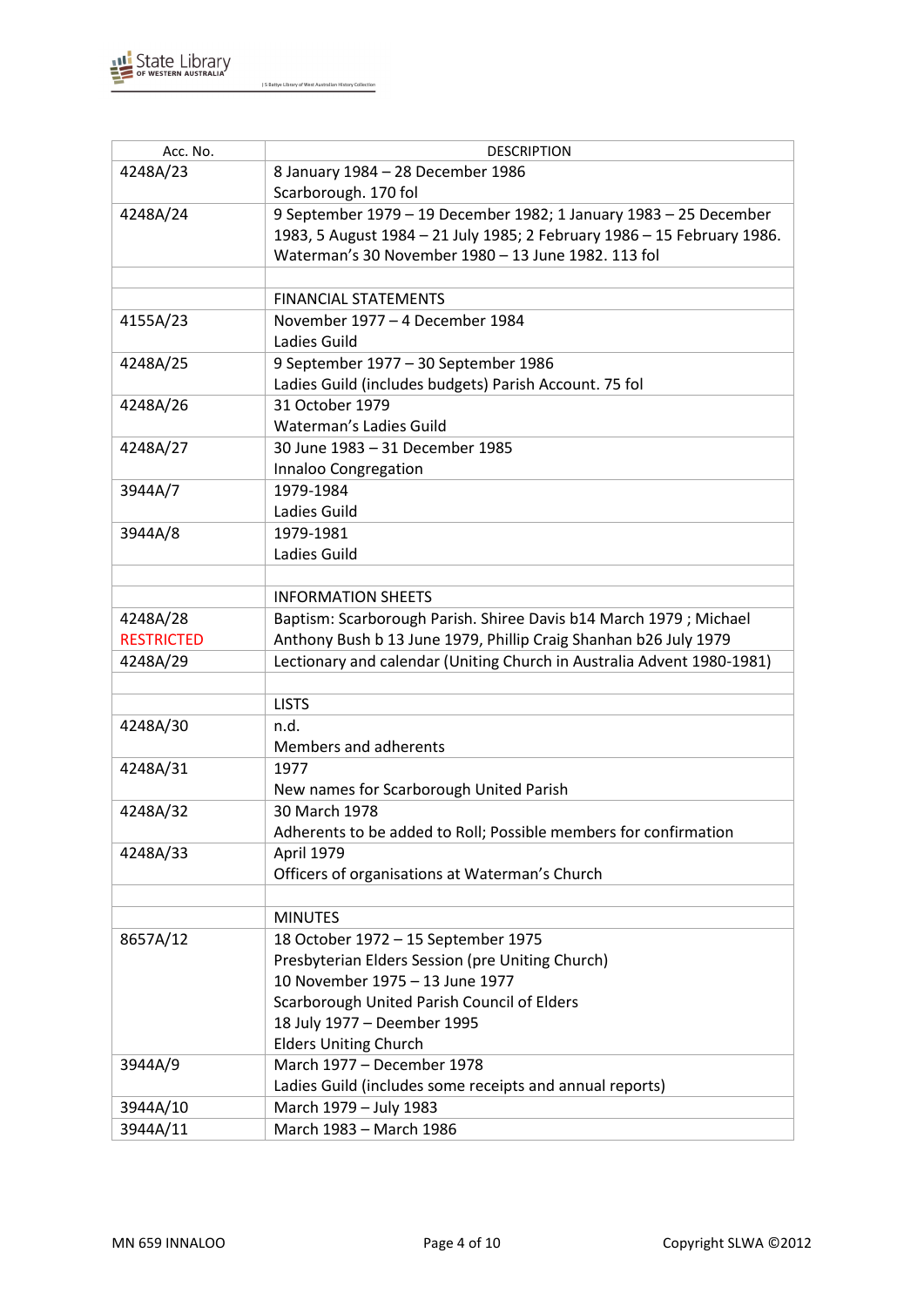

| Acc. No. | <b>DESCRIPTION</b>                                              |  |
|----------|-----------------------------------------------------------------|--|
| 4155A/24 | 5 December 1978 - 1 December 1981                               |  |
|          | Ladies Guild                                                    |  |
|          | Includes Annual Reports and lists of officers                   |  |
| 4248A/34 | 10 November 1981 - 29 June 1982                                 |  |
|          | Parish Council                                                  |  |
| 4248A/35 | 27 July 1977, 3 October 1977                                    |  |
|          | Scarborough Council of Elders                                   |  |
| 4248A/36 | 14 February 1977, 18 July 1977 - 19 November 1979               |  |
|          | <b>Innaloo Council of Elders</b>                                |  |
| 4248A/37 | 7 May 1978                                                      |  |
|          | Innaloo Congregational Meeting                                  |  |
| 4248A/38 | 19 June 1977, 4 December 1978                                   |  |
|          | Scarborough Congregational Meeting                              |  |
| 4248A/39 | 26 August 1986                                                  |  |
|          | <b>Parish Finance Committee</b>                                 |  |
| 4248A/40 | 16 August 1977 - 8 November 1984                                |  |
|          | Innaloo Property Committee (includes some agendas and financial |  |
|          | statements)                                                     |  |
| 4248A/41 | 21 July 1977 - 22 November 1979                                 |  |
|          | <b>Waterman's Council of Elders</b>                             |  |
| 4248A/42 | 10 December 1978 - 31 July 1979                                 |  |
|          | Waterman's Finance and Property Committee                       |  |
| 8657A/13 | $1986 - 1991$                                                   |  |
|          | Ladies Guild                                                    |  |
| 8657A/18 | 9 March 1988 - 15 November 1995                                 |  |
|          | <b>Property Committee</b>                                       |  |
| 8657A/14 | $1992 - 1998$                                                   |  |
|          | Ladies Guild                                                    |  |
| 8657A/10 | $1992 - 2010$                                                   |  |
|          | <b>Congregational Meetings</b>                                  |  |
| 8657A/11 | 9 April 1992 - 5 December 1995                                  |  |
|          | <b>Elders Council</b>                                           |  |
| 8657A/15 | 1 December 1995 -2 August 2005                                  |  |
|          | Ladies Guild                                                    |  |
| 8657A/17 | 1996 - 1999                                                     |  |
|          | Parish Council                                                  |  |
| 8657A/8  | 24 November 1998 - 19 May 2005                                  |  |
|          | Church Council                                                  |  |
| 8657A/9  | $2005 - 2011$                                                   |  |
|          | Church Council                                                  |  |
| 8657A/16 | 6 September 2005 - 14 March 2006                                |  |
|          | Ladies Guild                                                    |  |
|          |                                                                 |  |
|          | <b>NEWSLETTERS</b>                                              |  |
| 4155A/25 | 1 March 1983 - September 1984                                   |  |
|          | Uniting Church Fellowship                                       |  |
|          |                                                                 |  |
|          | <b>NOTICES</b>                                                  |  |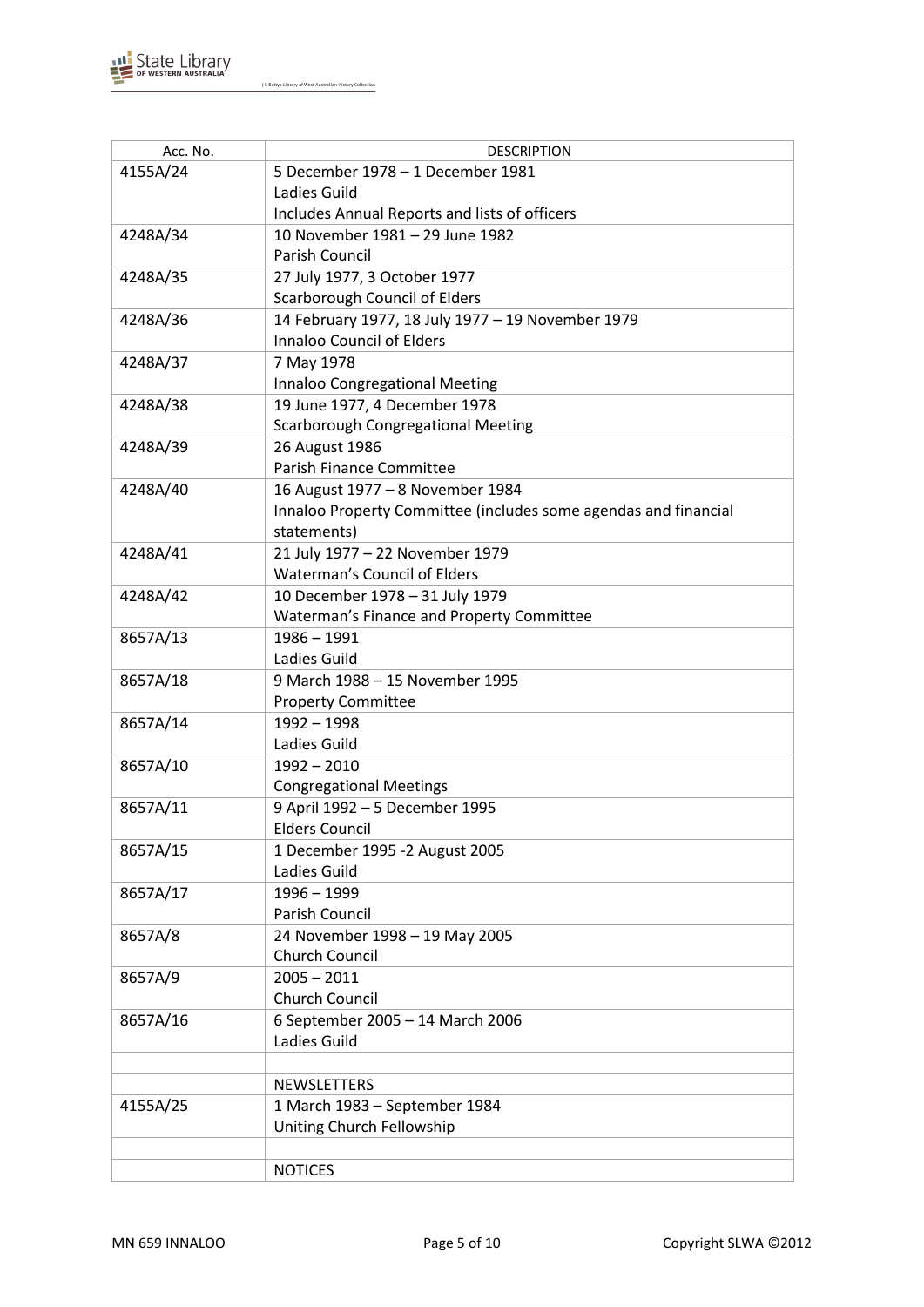

| Acc. No. | <b>DESCRIPTION</b>                                                       |  |
|----------|--------------------------------------------------------------------------|--|
| 4248A/43 | 26 June 1977 - 24 December 1978                                          |  |
|          | Weekly Diary Scarborough Parish                                          |  |
| 4248A/44 | 14 January 1979 - 21 December 1980                                       |  |
|          | Weekly Diary Scarborough Parish                                          |  |
| 4248A/45 | 27 February 1977 - 9 December 1979                                       |  |
|          | Copy of Church Notices                                                   |  |
|          |                                                                          |  |
|          | <b>ORDERS OF SERVICE</b>                                                 |  |
| 4155A/26 | 27 May 1981                                                              |  |
|          | Northam Salvation Army "At Home". Sister Kate's Child and Family         |  |
|          | Services 50 <sup>th</sup> Anniversary. Thanksgiving Service 29 July 1984 |  |
|          |                                                                          |  |
| 4248A/46 | 26 June 1977                                                             |  |
|          | Inauguration of the Scarborough Uniting Parish                           |  |
| 4248A/47 | 26 June 1977                                                             |  |
|          | Inauguration of the Scarborough Uniting Parish                           |  |
| 4248A/48 | 16 December 1979                                                         |  |
|          | <b>Commissioning of Elders</b>                                           |  |
|          |                                                                          |  |
|          | <b>PROGRAMMES</b>                                                        |  |
| 4248A/49 | 5 June 1977 - 27 May 1979                                                |  |
|          |                                                                          |  |
|          | <b>PROFILES</b>                                                          |  |
| 4248A/50 | <b>March 1982</b>                                                        |  |
|          | Profile of the Parish                                                    |  |
|          |                                                                          |  |
|          | <b>RECEIPTS</b>                                                          |  |
| 3944A/12 | 1977-1984                                                                |  |
|          | Ladies Guild                                                             |  |
| 4248A/51 | 1 February 1977 - 29 April 1979                                          |  |
|          | Innaloo                                                                  |  |
| 4248A/52 | 29 April 1979 - 31 December 1982                                         |  |
|          | Innaloo                                                                  |  |
| 4248A/53 | 22 May 1979 - 31 December 1982; 22 May 1979 - 18 January 1983            |  |
|          | Innaloo                                                                  |  |
| 4248A/54 | 1 January 1983 - 17 December 1985                                        |  |
|          | Innaloo                                                                  |  |
| 4248A/55 | 20 June 1977 - 31 December 1981                                          |  |
|          | Scarborough and Innaloo. 226 fols                                        |  |
| 4248A/56 | 1 January 1982 - 24 January 1987                                         |  |
|          | Innaloo. 140 fols                                                        |  |
|          |                                                                          |  |
| 4248A/57 | 26 January 1984 - 3 October 1986                                         |  |
|          | Innaloo Sunday School                                                    |  |
| 4248A/58 | 20 January 1984 - 30 December 1985. 78 fol                               |  |
|          |                                                                          |  |
|          | <b>REGISTERS</b>                                                         |  |
|          | <b>Baptisms</b>                                                          |  |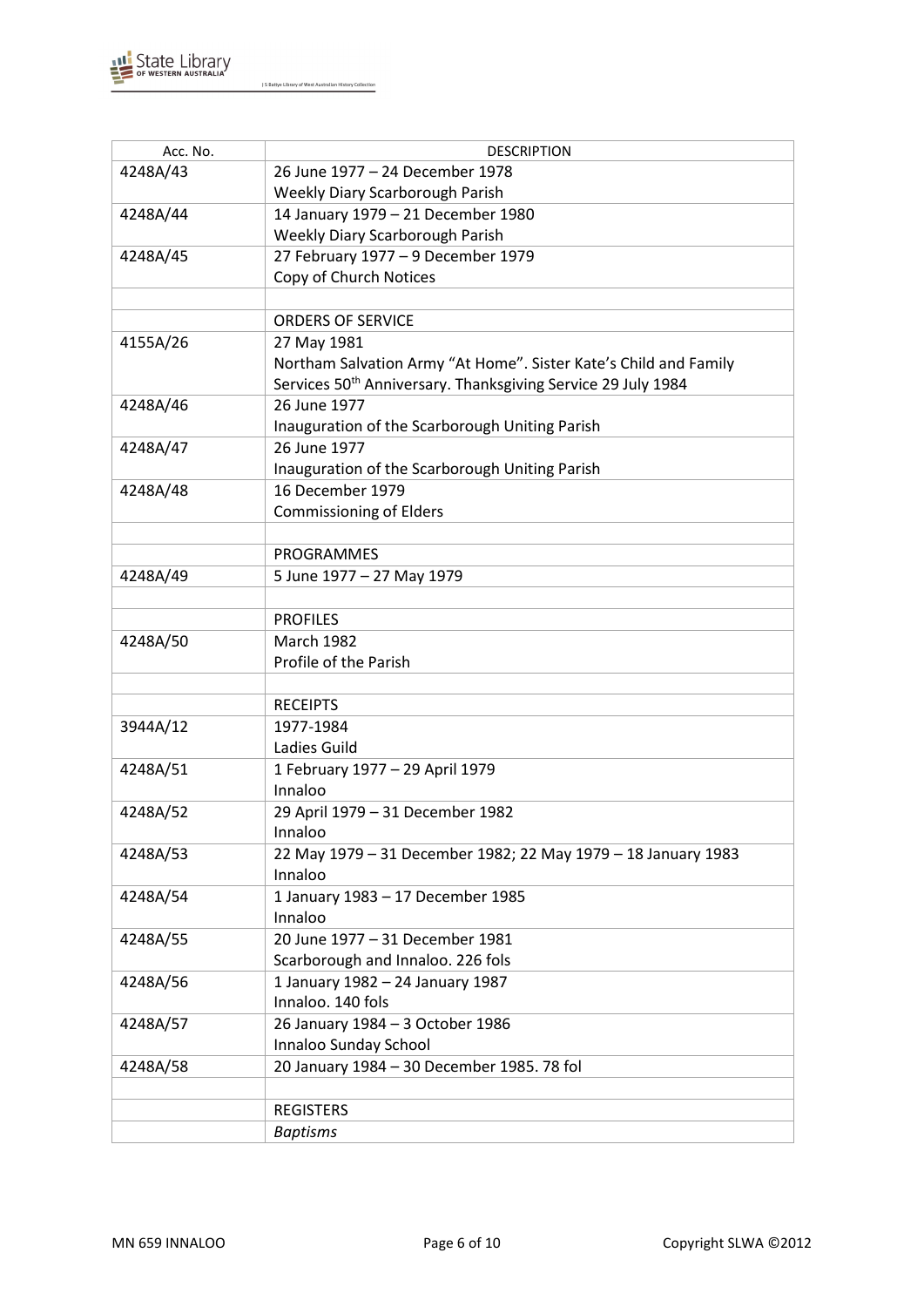

| Acc. No.                  | <b>DESCRIPTION</b>                                                  |
|---------------------------|---------------------------------------------------------------------|
| 8657A/19                  | 7 August 1977 - 31 October 2010                                     |
| <b>Church Registers</b>   | <b>Baptismal Register</b>                                           |
| <b>RESTRICTED</b>         |                                                                     |
|                           | <b>Marriages</b>                                                    |
| 8657A/20                  | 18 October 1969 - 15 May 1977                                       |
| <b>Marriage Registers</b> | Marriage Register (Presbyterian - precedes UC)                      |
| <b>RESTRICTED</b>         | 18 October 1969 -22 November 2008                                   |
|                           | Marriage Register Presbyterian and UC Church                        |
|                           | 3 September 1977 - 22 November 2008                                 |
|                           | Marriage Register Uniting Church                                    |
| 4248A/59                  | 22 May 1982 - 29 December 1990                                      |
| <b>Marriage Registers</b> | <b>Marriages</b>                                                    |
| <b>RESTRICTED</b>         |                                                                     |
| 4510A/15                  | 17 November 1985 - 22 November 1986                                 |
| <b>Church Registers</b>   | Marriage Register                                                   |
| <b>RESTRICTED</b>         |                                                                     |
| 8657A/21                  | 2 August 2009                                                       |
| <b>Marriage Registers</b> | Marriage Register $-1$ entry only                                   |
| <b>RESTRICTED</b>         |                                                                     |
|                           |                                                                     |
|                           | <b>REPORTS</b>                                                      |
| 4248A/60                  | 1977-1987                                                           |
| 4248A/61                  | Innaloo Annual Reports<br>1975-1988                                 |
|                           | Stewardship                                                         |
| 4248A/62                  | 12 December 1981-15 June 1982                                       |
|                           | <b>Call and Review Committee</b>                                    |
| 4248A/63                  | 1980                                                                |
|                           | Scarborough Organ                                                   |
| 4248A/64                  | 1981                                                                |
|                           | Minister's Report                                                   |
| 4248A/65                  | 1981                                                                |
|                           | <b>Annual Parish Report</b>                                         |
| 4248A/66                  | <b>Parish Property Committee</b>                                    |
| 4248A/67                  | 20 April 1982                                                       |
|                           | Waterman's Property and Finance Committee                           |
| 4248A/68                  | 28 April 1978                                                       |
|                           | Scarborough Parish: Guidelines for Christian Baptism in the Uniting |
|                           | Church                                                              |
| 4248A/69                  | 10 June 1978                                                        |
|                           | "What is Baptism?" P Hulbert                                        |
| 8657A/22                  | 1998 - 2001                                                         |
|                           | <b>Annual Reports</b>                                               |
| 8657A/23                  | $2001 - 2004$                                                       |
|                           | <b>Annual Reports</b>                                               |
| 8657A/24                  | 2005 - 2009                                                         |
|                           | <b>Annual Reports</b>                                               |
|                           |                                                                     |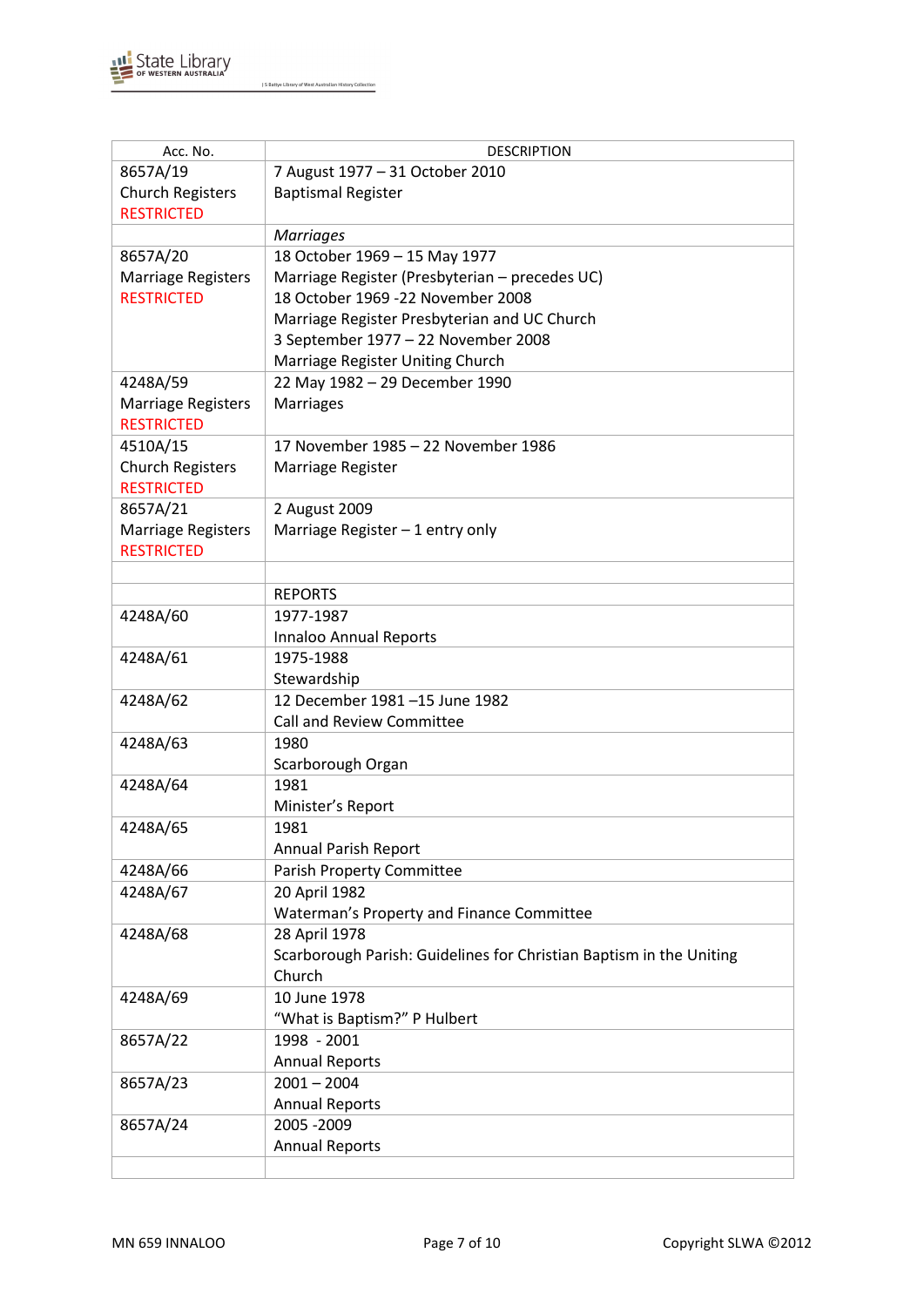

| Acc. No.     | <b>DESCRIPTION</b>                    |  |
|--------------|---------------------------------------|--|
|              | <b>RETURNS</b>                        |  |
| 4248A/70     | 1983                                  |  |
|              | Financial - Innaloo Congregation      |  |
| 4248A/71     | 1985                                  |  |
|              | Financial, Statistical                |  |
| 4248A/72     | 1986                                  |  |
|              | Financial                             |  |
|              |                                       |  |
|              | <b>ROLLS</b>                          |  |
| 8657A/25     | $1954 - 1995$                         |  |
|              | Cradle roll                           |  |
| 8657A/27 OSM | $1959 - 1993$                         |  |
|              | Membership                            |  |
| 3944A/13     | March 1977 - February 1986            |  |
|              | Ladies Guild                          |  |
| 4248A/73     | 1979                                  |  |
|              | Innaloo Members'                      |  |
| 4248A/74     | <b>July 1979</b>                      |  |
|              | Sunday School Innaloo                 |  |
| 8657A/26     | January 1996 - 31 October 2010        |  |
|              | <b>Cradle Roll</b>                    |  |
|              |                                       |  |
|              | <b>VISITOR BOOKS</b>                  |  |
| 8657A/28     | 1955 (predates Uniting Church) - 2009 |  |
|              | <b>Visitor Book</b>                   |  |

Holdings = 62cm; 51cm

#### *Copyright Restrictions*

*The Commonwealth Copyright Act 1968 regulates copying of unpublished material. It is the user's legal obligation to determine and satisfy copyright.*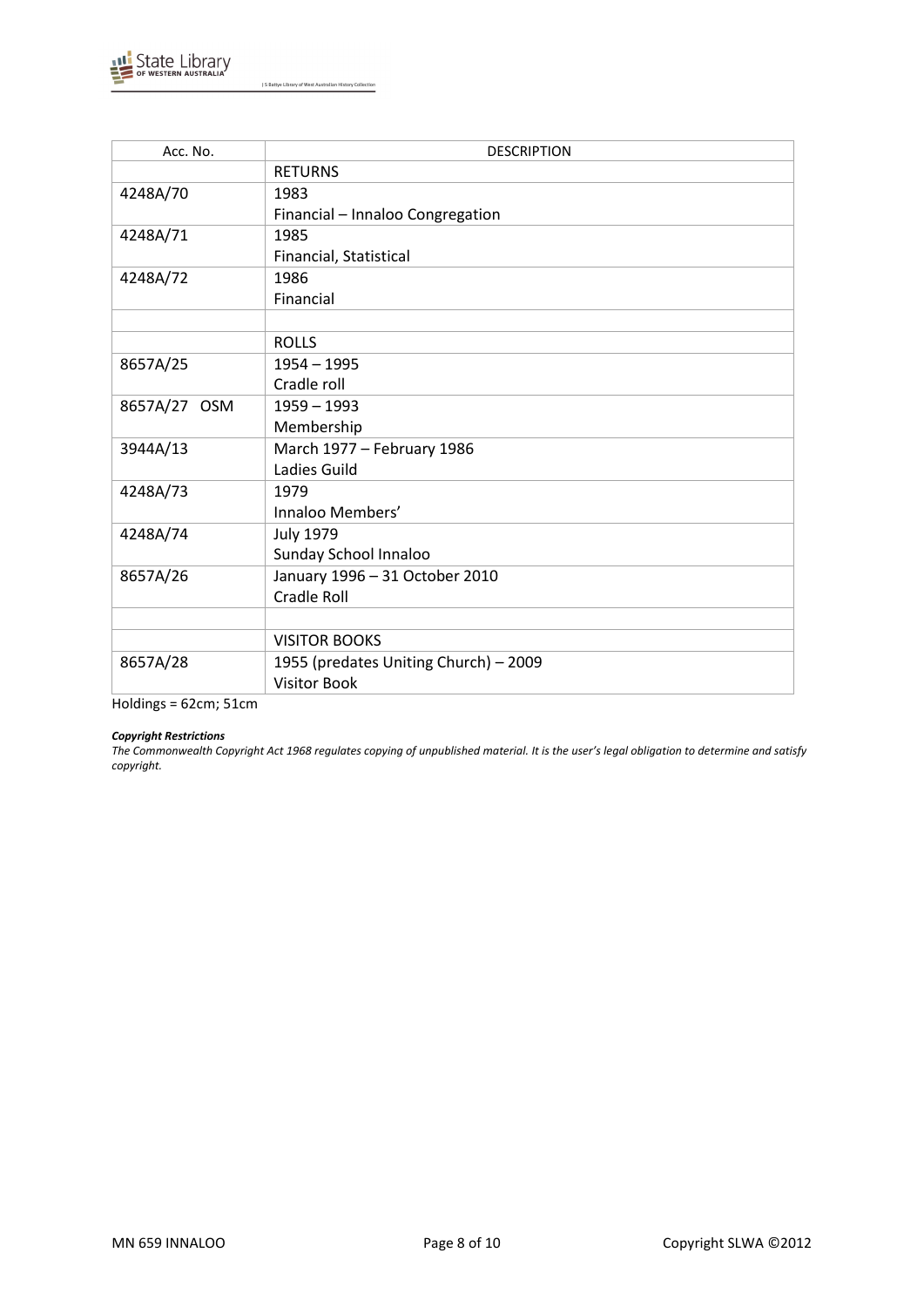

#### **STATE LIBRARY OF WESTERN AUSTRALIA – PRIVATE ARCHIVES**

## **APPLICATION TO VIEW RESTRICTED BAPTISMAL RECORD**

#### **SUBMIT TO PRIVATE ARCHIVES STAFF**

| DETAILS OF BAPTISMAL RECORD TO BE RETRIEVED               |           |            |
|-----------------------------------------------------------|-----------|------------|
| MN / ACCESSION NUMBER                                     | <b>MN</b> | <b>ACC</b> |
| DENOMINATION & PARISH NAME (E.G.<br>ANGLICAN, ST. JOHN'S) |           |            |
| NAME ON BAPTISMAL CERTIFICATE                             |           |            |
| DATE OF BAPTISM                                           |           |            |
| DATE ITEM REQUIRED                                        |           |            |

| DETAILS OF APPLICANT REQUIRING ACCESS TO RESTRICTED BAPTISMAL RECORD |  |
|----------------------------------------------------------------------|--|
| RESEARCHER'S TICKET NUMBER                                           |  |
| APPLICANT'S NAME                                                     |  |
| APPLICANT'S ADDRESS                                                  |  |
| <b>TELEPHONE NUMBER</b>                                              |  |
| E-MAIL                                                               |  |

| <b>PRIVATE ARCHIVES STAFF USE ONLY</b> |                               |  |
|----------------------------------------|-------------------------------|--|
| <b>COPY CERTIFICATE CREATED BY</b>     | (PA STAFF MEMBER NAME & DATE) |  |
| APPLICANT NOTIFIED                     | (DATE)                        |  |
| REGISTER RETURNED TO STACK             | (DATE)                        |  |